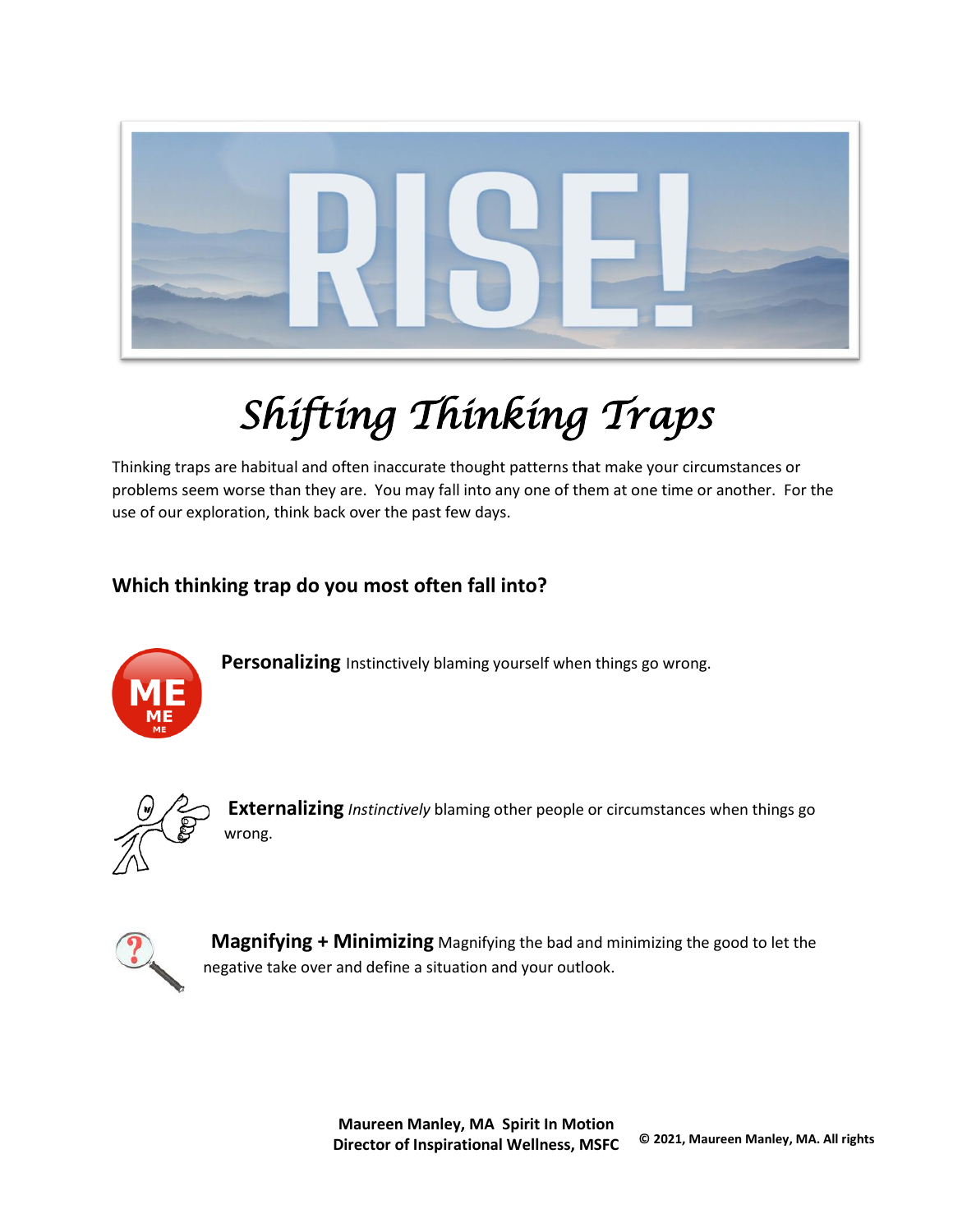

**Mind Reading** Expecting others to know what you are thinking, without having to tell them.



**Overgeneralizing** Taking one piece of information and making a general rule about the world, another person, or yourself without evidence to support my findings.



**Pessimism** Taking a real problem and following an unlikely path to the worst-case scenario, and then getting stressed about it.



**Emotional Reasoning** Letting your thinking be led by your emotions and using your emotions as evidence that something is real.

*To free yourself from a thinking trap, the first step is to learn to recognize when you are in one. You can then train yourself to observe your thoughts in times of stress.*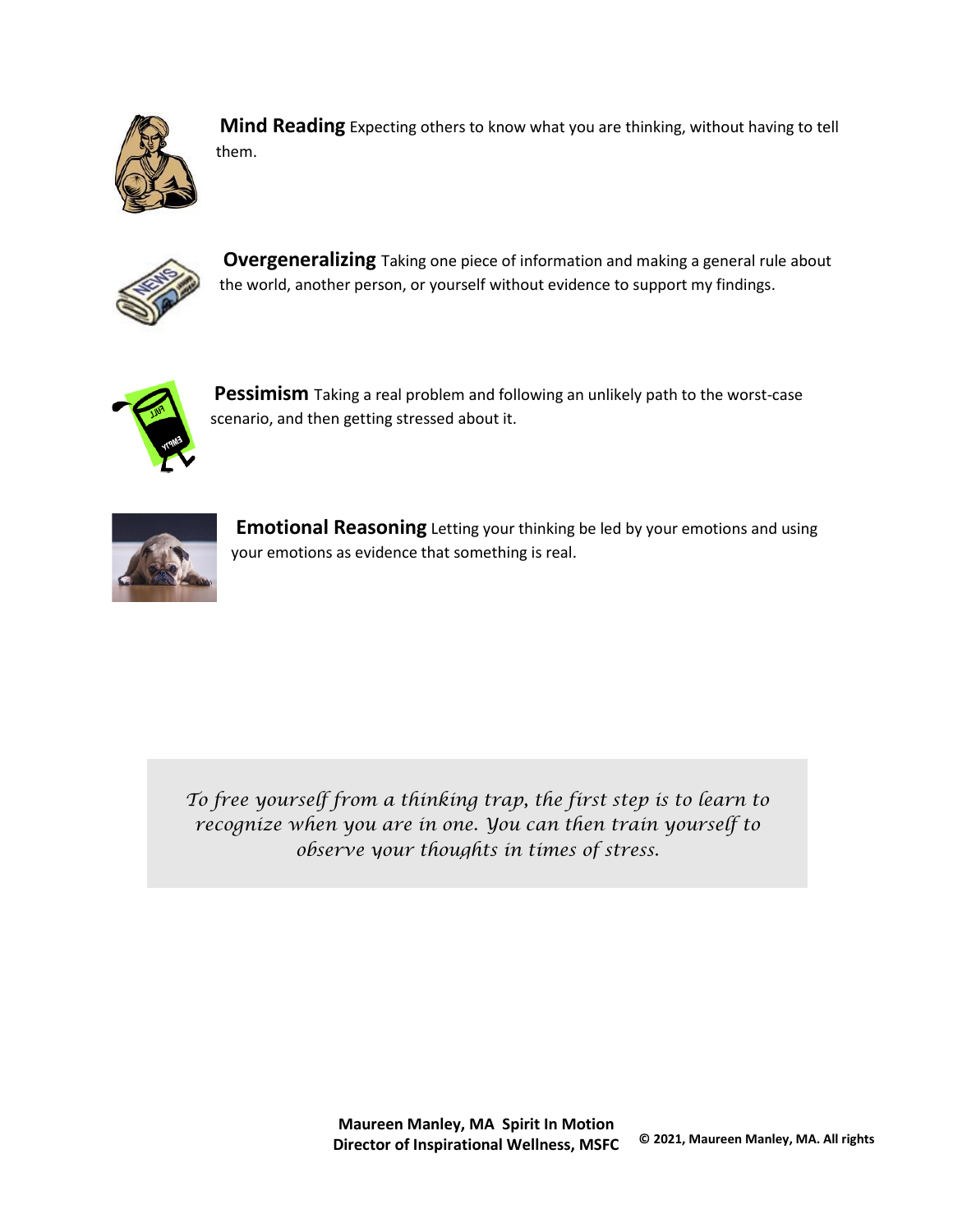**Choose one instance when you fell in that thinking trap. What was happening at the time?**

## **In what situations are you most vulnerable to this thinking trap?**

Over the next few days, start paying more attention to what you say to yourself and to others. See if you catch yourself in a particular thinking trap, and when you do, ask yourself the following trap-specific questions to free yourself.

#### **1. Personalizing**

Ask yourself, "What's one thing that someone else did—or that circumstances created—that contributed to this problem, and what's one thing I can do about that?"

## **2. Externalizing**

Ask yourself, "What's one thing that I did to contribute to this problem and one thing I can do about it right now?"

## **3. Magnifying + Minimizing**

List three good things that happened to you today, and review the growing list each morning for ten days.

#### **4. Mind Reading**

Ask yourself, "Have I told this person exactly what I want or need?"

## **5. Overgeneralizing**

Ask yourself, "Do I really have evidence to support such a general theory?"

## **6. Pessimism**

Identify the triggering event; then ask yourself, "What's the probability that the end result will occur based on this one triggering event?"

## **7. Emotional Reasoning**

Ask yourself, "Is a strong emotion causing me to jump to a conclusion?"

**Maureen Manley, MA Spirit In Motion Director of Inspirational Wellness, MSFC © 2021, Maureen Manley, MA. All rights**